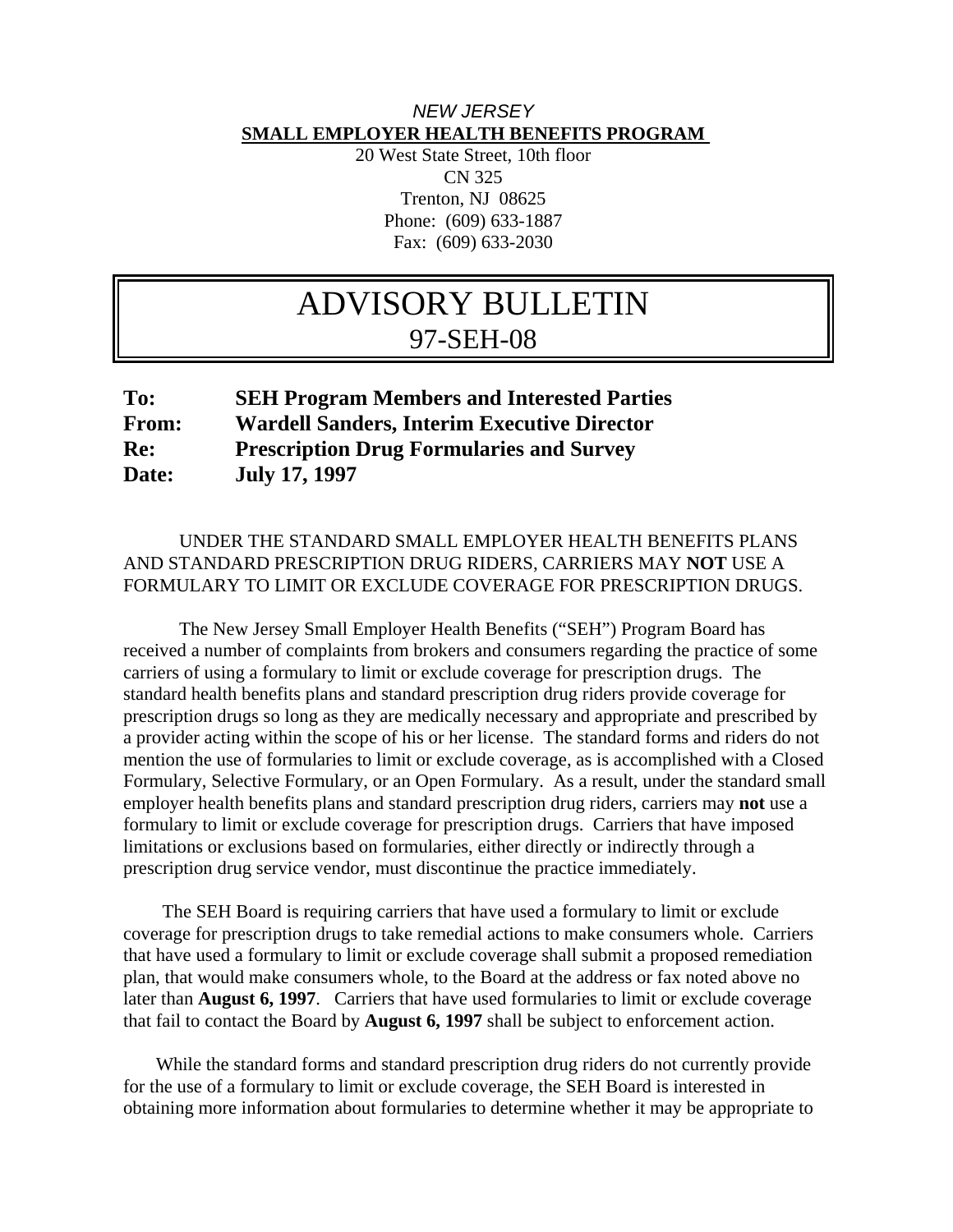include text in the standard plans or riders which would address formularies. The Board is also in discussion with the Department of Banking and Insurance and Department of Health and Senior Services regarding the appropriateness of the use of formularies.

 For carriers on the Board's mailing list, attached is a survey regarding formularies designed to obtain this information. Please complete and return the attached survey by **August 6, 1997**. Other interested parties are welcome to provide comments or information on the use of formularies to the Board.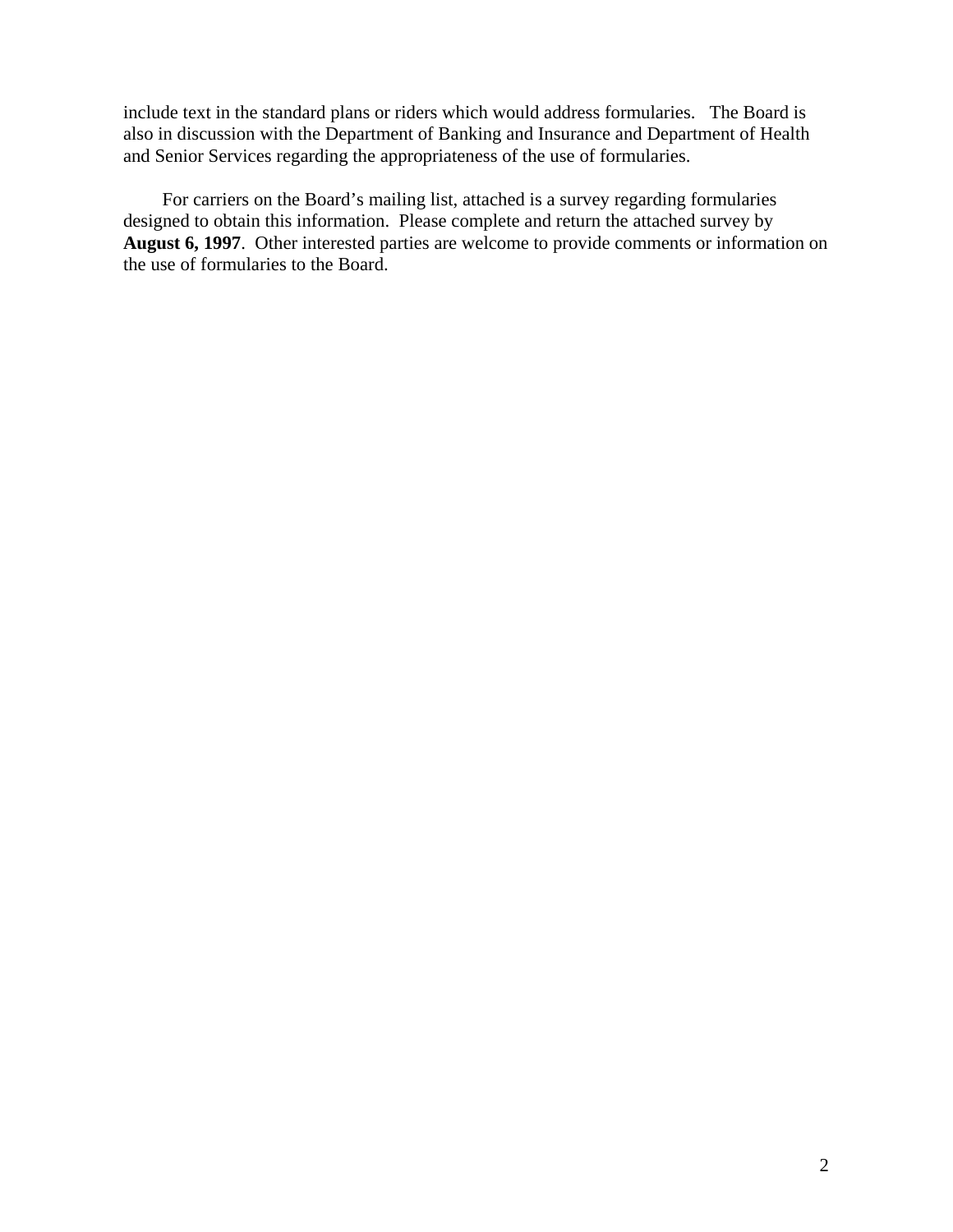#### **SEH Survey of Carriers on the Use of Prescription Drug Formularies**

Please complete the survey below and return by August 6, 1997 to:

| <b>Wardell Sanders</b>         |  |
|--------------------------------|--|
| <b>SEH Program Board</b>       |  |
| 20 West State Street, 10th Fl. |  |
| CN 325                         |  |
| Trenton, NJ 08625              |  |
| or fax to: (609) 633-2030      |  |

\_\_\_\_\_\_\_\_\_\_\_\_\_\_\_\_\_\_\_\_\_\_\_\_\_\_\_\_\_\_\_\_\_\_\_\_\_\_\_\_\_\_\_\_\_\_\_\_\_\_\_\_\_\_\_\_\_\_\_\_\_\_\_\_\_\_\_\_\_\_\_\_

| I.<br><b>Respondent Information</b>                                 |      |
|---------------------------------------------------------------------|------|
| Carrier:                                                            |      |
|                                                                     |      |
| Title:                                                              |      |
| Phone:<br><u> 1989 - Johann Barbara, martin amerikan personal (</u> | Fax: |
| II.<br>Survey                                                       |      |
|                                                                     |      |

1. Do you currently use a formulary in other States? \_\_\_\_\_ Yes \_\_\_\_\_\_ No

2. If yes, if the effect is a reduction or exclusion in prescription drug coverage, how is a consumer advised of the limitation or exclusion on their coverage? For informational purposes, please attach copies of any marketing material or other documents relevant to this question.

3. If a formulary is used, what is the relationship between formularies and benefits?

| "Closed Formulary" (where the formulary includes only one drug within a |
|-------------------------------------------------------------------------|
| drug category; non-formulary drugs are not covered)                     |

- "Open Formulary" (where the formulary may include one or more drugs within a drug category; both formulary and non-formulary benefits are eligible for benefits, but at a different rates)
- \_\_\_\_\_ "Selective Formulary" (where the formulary includes more than one drug within a drug category; non-formulary drugs are not covered)
- \_\_\_\_\_ no relationship (the formulary has no effect on benefits)
- \_\_\_\_\_ Other, please explain: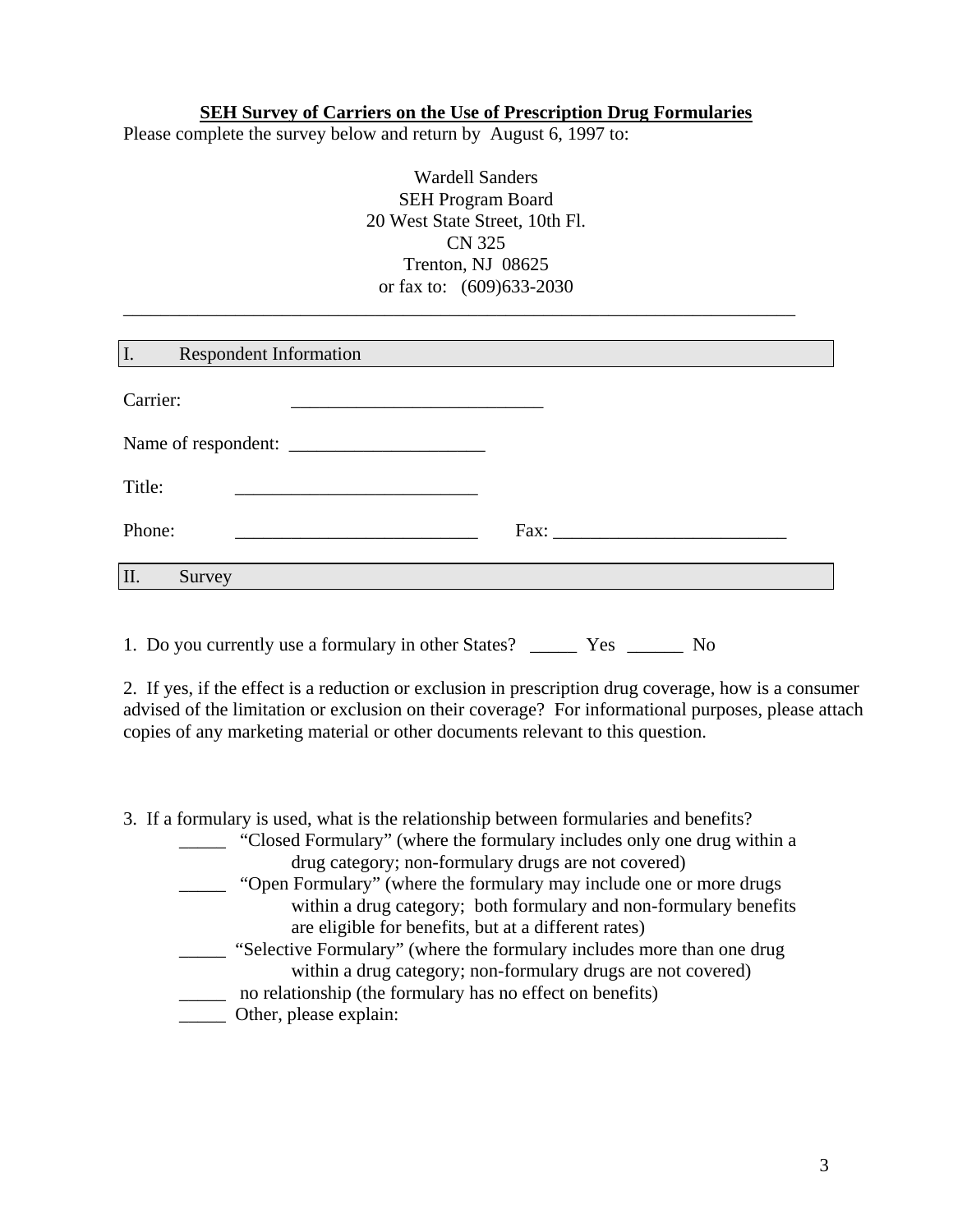| 4. Are you considering using a formulary in other States?<br>$\rm No$<br>Yes       |
|------------------------------------------------------------------------------------|
| 5. If yes, describe the anticipated relationship between formularies and benefits. |
| "Closed Formulary" (where the formulary includes only one drug within a            |
| drug category; non-formulary drugs are not covered)                                |
| "Open Formulary" (where the formulary may include one or more drugs                |
| within a drug category; both formulary and non-formulary benefits                  |
| are eligible for benefits, but at a different rates)                               |
| "Selective Formulary" (where the formulary includes more than one drug             |
| within a drug category; non-formulary drugs are not covered)                       |
| no relationship (the formulary has no effect on benefits)                          |
| Other, please explain:                                                             |
|                                                                                    |

6. Do you believe that formularies should be incorporated into the standard New Jersey small employer health benefits plans or riders? The Mo

| 7. If yes, what should be the relationship between formularies and benefits? |
|------------------------------------------------------------------------------|
|------------------------------------------------------------------------------|

| "Closed Formulary" (where the formulary includes only one drug within a |  |
|-------------------------------------------------------------------------|--|
| drug category; non-formulary drugs are not covered)                     |  |
| "Open Formulary" (where the formulary may include one or more drugs     |  |
| within a drug category; both formulary and non-formulary benefits       |  |
| are eligible for benefits, but at a different rates)                    |  |
| "Selective Formulary" (where the formulary includes more than one drug  |  |
| within a drug category; non-formulary drugs are not covered)            |  |
| no relationship (the formulary has no effect on benefits)               |  |
| Other, please explain:                                                  |  |

Please provide any additional information which you believe may be of assistance to the SEH Board in determining whether prescription drug formularies should be permitted in the New Jersey small employer market.